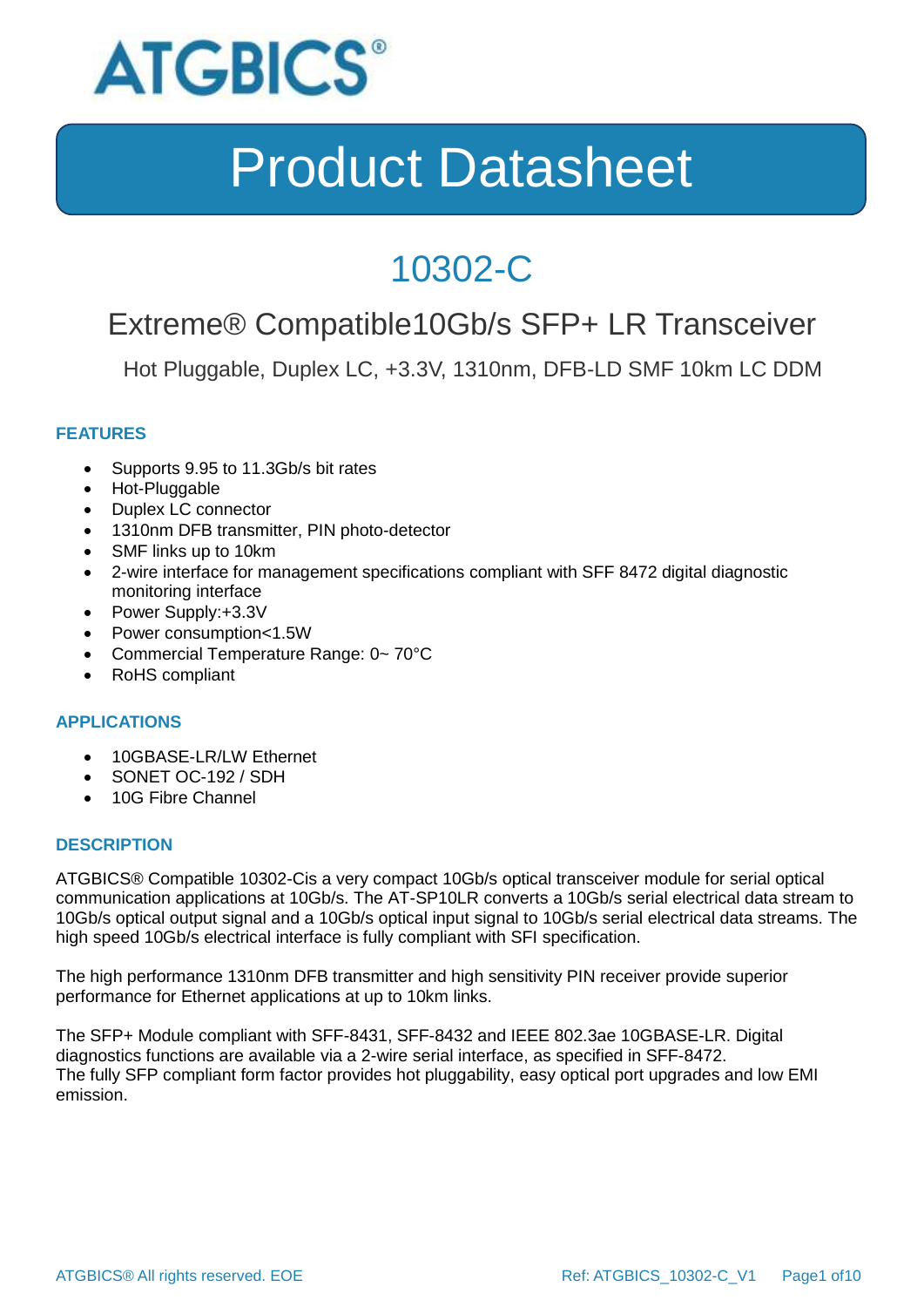

#### **Absolute Maximum Ratings**

| <b>Parameter</b>                  | <b>Symbol</b>           | Min.   | <b>Typical</b> | Max.  | <b>Unit</b> |
|-----------------------------------|-------------------------|--------|----------------|-------|-------------|
| <b>Storage Temperature</b>        | $\mathsf{T}_\mathsf{S}$ | $-40$  |                | $+85$ | °C          |
| <b>Case Operating Temperature</b> | l <sub>A</sub>          | 0      |                | 70    | °C          |
| <b>Maximum Supply Voltage</b>     | Vcc                     | $-0.5$ |                | 4     |             |
| <b>Relative Humidity</b>          | RH                      | 0      |                | 85    | %           |

### **Electrical Characteristics (T<sub>OP</sub> = 0 to 70 °C, VCC = 3.135 to 3.465 Volts)**

| <b>Parameter</b>                                                                     | <b>Symbol</b>          | Min.           | <b>Typical</b> | Max.             | <b>Unit</b> | <b>Notes</b>   |
|--------------------------------------------------------------------------------------|------------------------|----------------|----------------|------------------|-------------|----------------|
| <b>Supply Voltage</b>                                                                | <b>Vcc</b>             | 3.13<br>5      |                | 3.46<br>5        | V           |                |
| <b>Supply Current</b>                                                                | <b>Icc</b>             |                |                | 430              | mA          |                |
| <b>Power Consumption</b>                                                             | P                      |                |                | 1.5              | W           |                |
| <b>Transmitter Section:</b>                                                          |                        |                |                |                  |             |                |
| Input differential impedance                                                         | $R_{in}$               |                | 100            |                  | Ω           | $\mathbf{1}$   |
| <b>Tx Input Single Ended DC Voltage</b><br><b>Tolerance (Ref VeeT)</b>               | $\vee$                 | $-0.3$         |                | 4                | V           |                |
| Differential input voltage swing                                                     | Vin, pp                | 180            |                | 700              | mV          | $\overline{2}$ |
| <b>Transmit Disable Voltage</b>                                                      | $V_D$                  | $\overline{2}$ |                | <b>Vcc</b>       | $\vee$      | 3              |
| <b>Transmit Enable Voltage</b>                                                       | $V_{EN}$               | <b>Vee</b>     |                | $Vee+$<br>0.8    | $\vee$      |                |
| <b>Receiver Section:</b>                                                             |                        |                |                |                  |             |                |
| <b>Ended</b><br><b>Single</b><br><b>Output</b><br><b>Voltage</b><br><b>Tolerance</b> | $\vee$                 | $-0.3$         |                | $\overline{4}$   | $\vee$      |                |
| <b>Rx Output Diff Voltage</b>                                                        | Vo                     | 300            |                | 850              | mV          |                |
| <b>Rx Output Rise and Fall Time</b>                                                  | Tr/Tf                  | 30             |                |                  | ps          | $\overline{4}$ |
| <b>LOS Fault</b>                                                                     | V <sub>LOS fault</sub> | $\overline{2}$ |                | $Vcc_{H}$<br>OST | V           | 5              |
| <b>LOS Normal</b>                                                                    | V <sub>LOS</sub> norm  | Vee            |                | Vee+<br>0.8      | $\vee$      | 5              |

Notes:

- 1. Connected directly to TX data input pins. AC coupling from pins into laser driver IC.
- 2. Per SFF-8431 Rev 3.0
- 3. Into 100 ohms differential termination.
- 4. 20%~80%
- 5. LOS is an open collector output. Should be pulled up with 4.7k 10kΩ on the host board. Normal operation is logic 0; loss of signal is logic 1. Maximum pull-up voltage is 5.5V.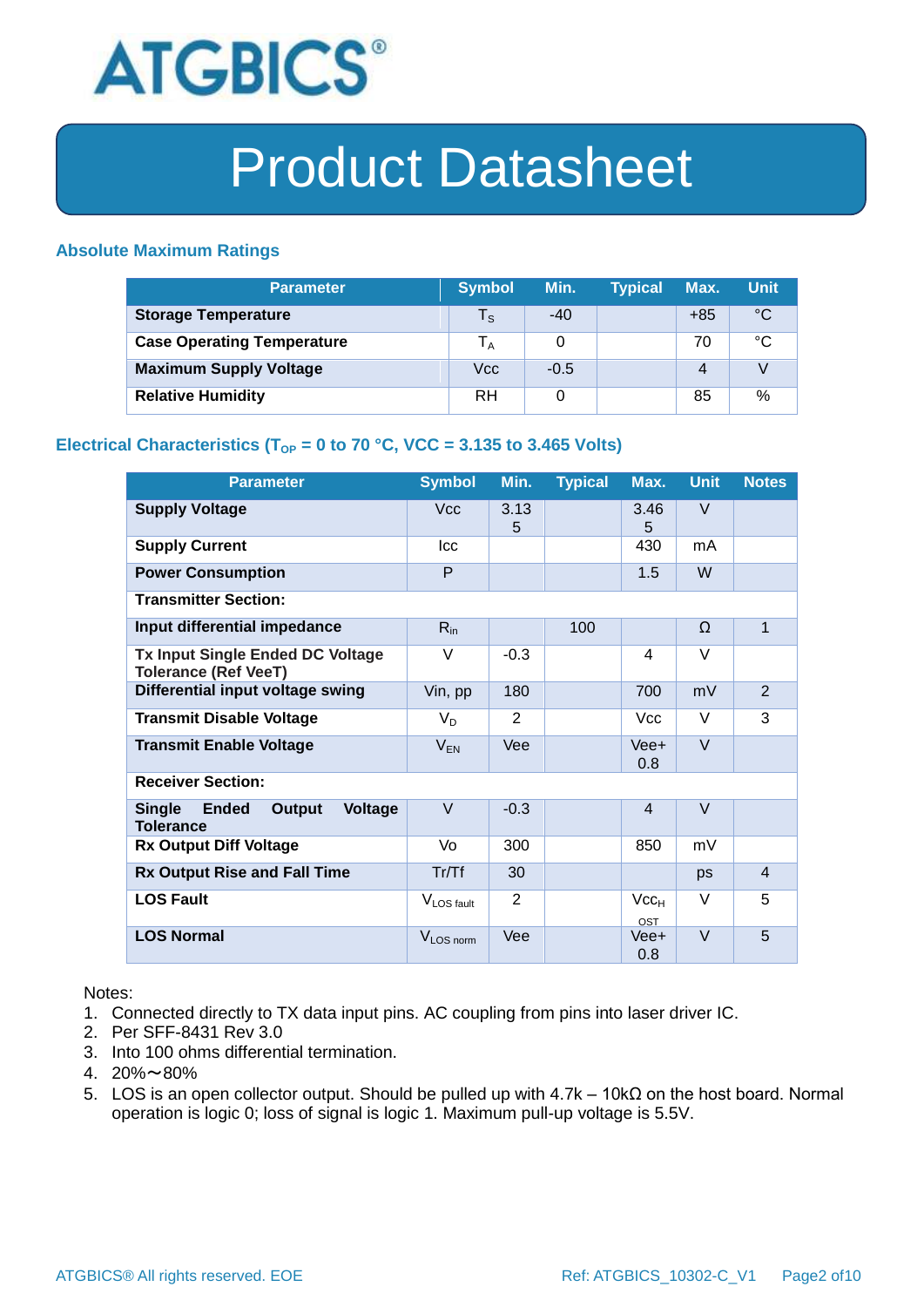

### Optical Parameters ( $T_{OP}$  = 0 to 70°C, VCC = 3.135 to 3.465 Volts)

| <b>Parameter</b>                                            | <b>Symbol</b>       | Min.           | <b>Typical</b> | Max.    | <b>Unit</b>     | <b>Notes</b>            |
|-------------------------------------------------------------|---------------------|----------------|----------------|---------|-----------------|-------------------------|
| <b>Transmitter Section:</b>                                 |                     |                |                |         |                 |                         |
| <b>Center Wavelength</b>                                    | λt                  | 1290           | 1310           | 1330    | nm              |                         |
| spectral width                                              | $\triangle \lambda$ |                |                | 1       | nm              |                         |
| <b>Average Optical Power</b>                                | Pavg                | $-8.2$         |                | 0.5     | dBm             | 1                       |
| <b>Optical Power OMA</b>                                    | Poma                | $-5.2$         |                |         | dB <sub>m</sub> |                         |
| <b>Laser Off Power</b>                                      | Poff                |                |                | $-30$   | dB <sub>m</sub> |                         |
| <b>Extinction Ratio</b>                                     | <b>ER</b>           | 3.5            |                |         | dB              |                         |
| <b>Transmitter</b><br><b>Dispersion</b><br><b>Penalty</b>   | <b>TDP</b>          |                |                | 3.2     | dΒ              | $\overline{2}$          |
| <b>Relative Intensity Noise</b>                             | <b>Rin</b>          |                |                | $-128$  | dB/Hz           | 3                       |
| <b>Optical</b><br>Return<br><b>Loss</b><br><b>Tolerance</b> |                     | 20             |                |         | dB              |                         |
| <b>Receiver Section:</b>                                    |                     |                |                |         |                 |                         |
| <b>Center Wavelength</b>                                    | λr                  | 1260           |                | 1355    | nm              |                         |
| <b>Receiver Sensitivity</b>                                 | Sen                 |                |                | $-14.5$ | dB <sub>m</sub> | $\overline{\mathbf{4}}$ |
| <b>Stressed Sensitivity (OMA)</b>                           | $Sen_{ST}$          |                |                | $-10.3$ | dBm             | 4                       |
| <b>Los Assert</b>                                           | LOS <sub>A</sub>    | $-25$          |                |         | d <sub>Bm</sub> |                         |
| <b>Los Dessert</b>                                          | LOS <sub>D</sub>    |                |                | $-15$   | dBm             |                         |
| <b>Los Hysteresis</b>                                       | LOS <sub>H</sub>    | 0.5            |                |         | dB              |                         |
| <b>Overload</b>                                             | Sat                 | $\overline{0}$ |                |         | dB <sub>m</sub> | 5                       |
| <b>Receiver Reflectance</b>                                 | <b>Rrx</b>          |                |                | $-12$   | dB              |                         |

Notes:

- 1. Average power figures are informative only, per IEEE802.3ae.
- 2. TWDP figure requires the host board to be SFF-8431compliant. TWDP is calculated using the Matlab code provided in clause 68.6.6.2 of IEEE802.3ae.
- 3. 12dB reflection.
- 4. Conditions of stressed receiver tests per IEEE802.3ae. CSRS testing requires the host board to be SFF-8431 compliant.
- 5. Receiver overload specified in OMA and under the worst comprehensive stressed condition.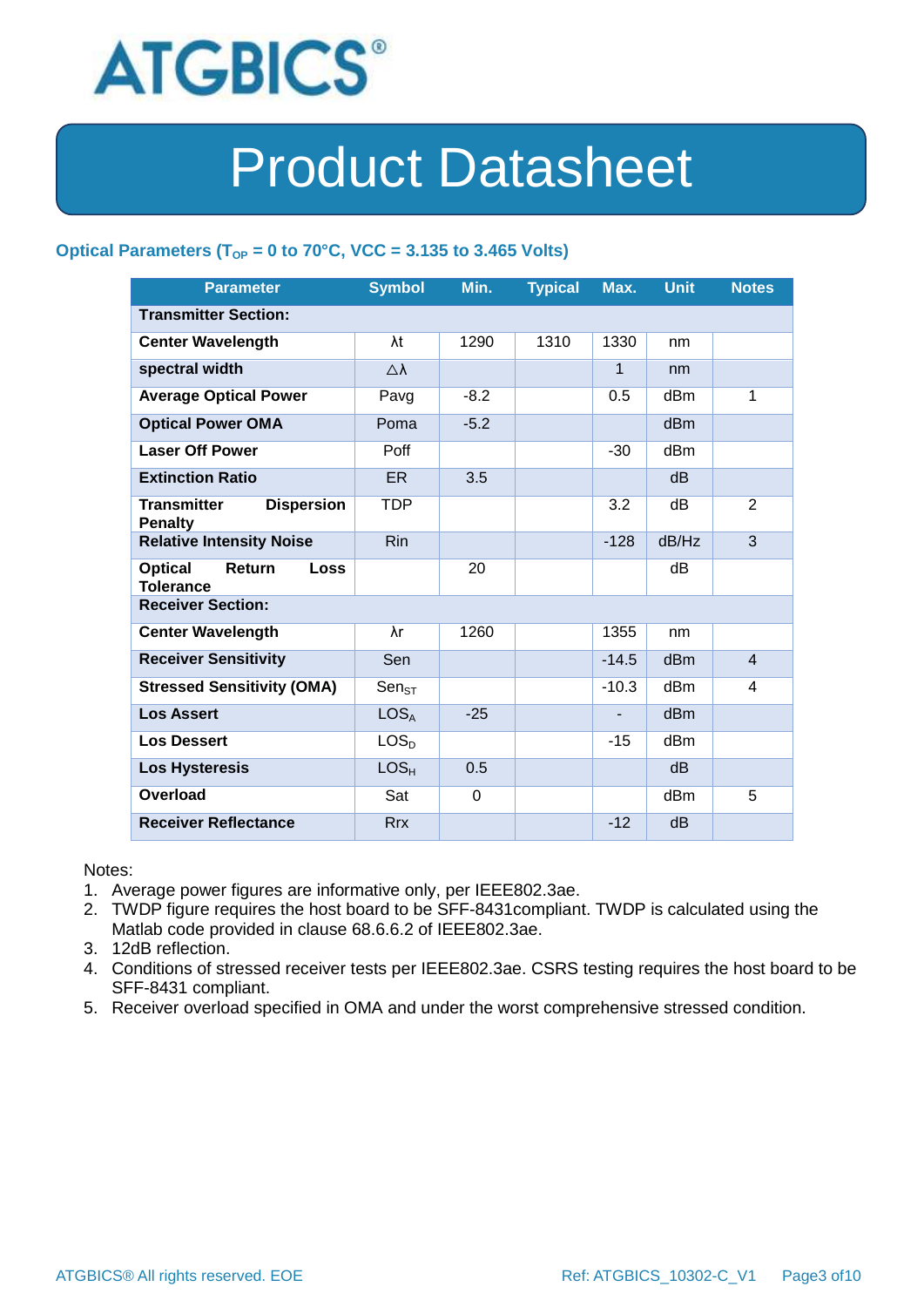

#### **Timing Characteristics**

| <b>Parameter</b>                                       | <b>Symbol</b>      | Min. | <b>Typical</b> | Max. | <b>Unit</b> |
|--------------------------------------------------------|--------------------|------|----------------|------|-------------|
| <b>TX Disable Assert Time</b>                          | t off              |      |                | 10   | <b>US</b>   |
| <b>TX Disable Negate Time</b>                          | t on               |      |                | 1    | ms          |
| Time to Initialize Include Reset of<br><b>TX FAULT</b> | t int              |      |                | 300  | ms          |
| <b>TX FAULT from Fault to Assertion</b>                | t fault            |      |                | 100  | <b>us</b>   |
| <b>TX Disable Time to Start Reset</b>                  | t reset            | 10   |                |      | <b>us</b>   |
| <b>Receiver Loss of Signal Assert Time</b>             | $T_A, RX_L$<br>S   |      |                | 100  | <b>us</b>   |
| <b>Receiver Loss of Signal Deassert Time</b>           | $T_d$ , RX_LOS     |      |                | 100  | <b>us</b>   |
| <b>Rate-Select Chage Time</b>                          | t ratesel          |      |                | 10   | <b>us</b>   |
| <b>Serial ID Clock Time</b>                            | t serial-<br>clock |      |                | 100  | kHz         |

### **Pin Assignment**

Diagram of Host Board Connector Block Pin Numbers and Name

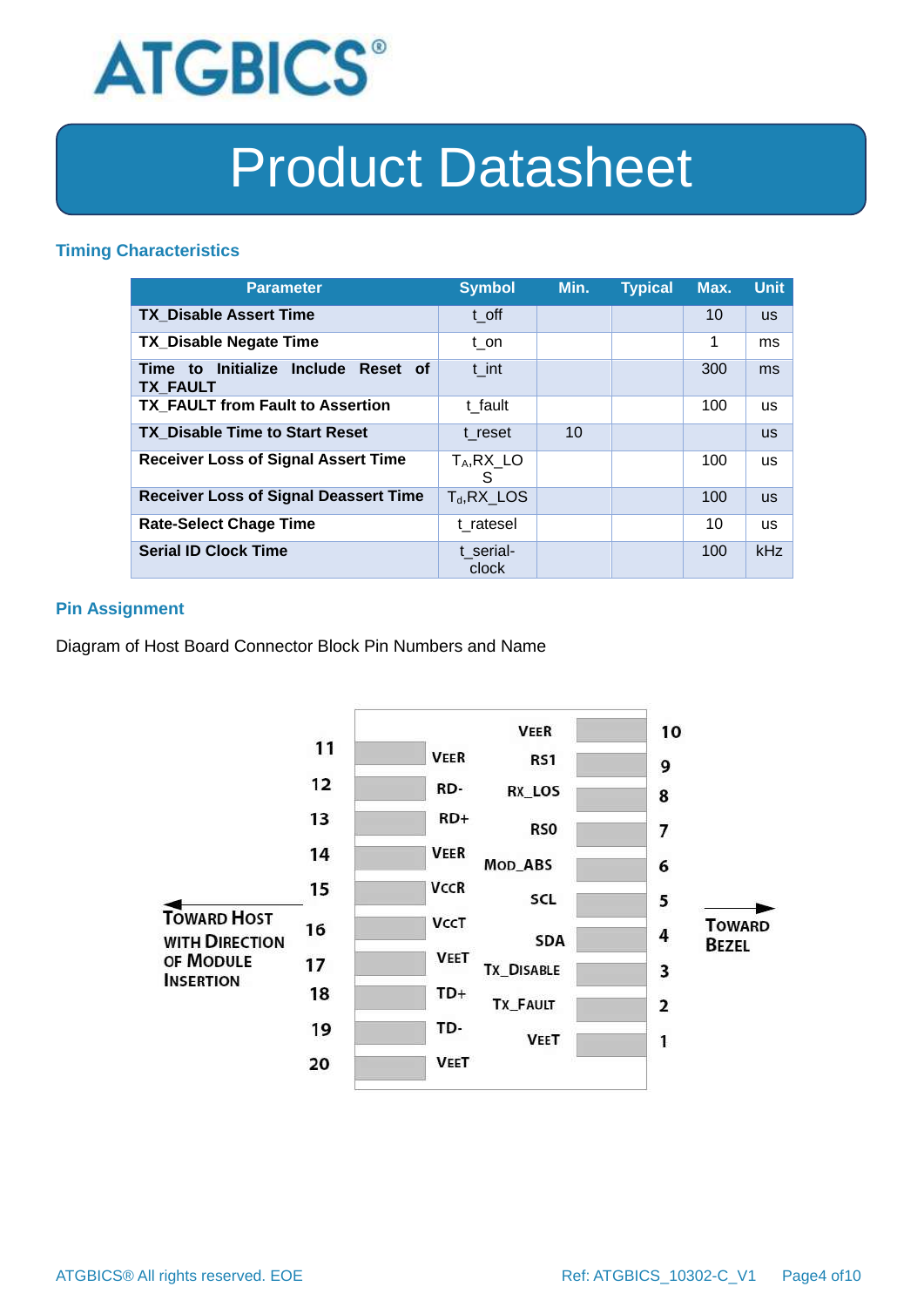

#### **Pin Function Definitions**

| PIN<br><b>No</b> | <b>Name</b>       | <b>Function</b>                                                                                                                               | <b>Notes</b>   |
|------------------|-------------------|-----------------------------------------------------------------------------------------------------------------------------------------------|----------------|
| 1                | VeeT              | Module transmitter ground                                                                                                                     | 1              |
| $\mathbf{2}$     | <b>Tx Fault</b>   | Module transmitter fault                                                                                                                      | $\overline{2}$ |
| 3                | <b>Tx Disable</b> | Transmitter Disable; Turns off transmitter laser output                                                                                       | 3              |
| 4                | <b>SDL</b>        | 2 wire serial interface data input/output (SDA)                                                                                               |                |
| 5                | <b>SCL</b>        | 2 wire serial interface clock input (SCL)                                                                                                     |                |
| 6                | MOD-ABS           | Module Absent, connect to VeeR or VeeT in the module                                                                                          | $\overline{2}$ |
| $\overline{7}$   | RSO               | Rate select0, optionally control SFP+ receiver. When high,<br>input data rate >4.5Gb/ s; when low, input data rate<br>$\epsilon$ =4.5Gb/s     |                |
| 8                | LOS               | Receiver Loss of Signal Indication                                                                                                            | 4              |
| 9                | RS <sub>1</sub>   | Rate select0, optionally control SFP+ transmitter. When<br>high, input data rate >4.5Gb/s; when low, input data rate<br>$\epsilon = 4.5$ Gb/s |                |
| 10               | VeeR              | Module receiver ground                                                                                                                        | 1              |
| 11               | <b>VeeR</b>       | Module receiver ground                                                                                                                        | 1              |
| 12               | RD-               | Receiver inverted data out put                                                                                                                |                |
| 13               | $RD+$             | Receiver non-inverted data out put                                                                                                            |                |
| 14               | VeeR              | Module receiver ground                                                                                                                        | 1              |
| 15               | <b>VccR</b>       | Module receiver 3.3V supply                                                                                                                   |                |
| 16               | VccT              | Module transmitter 3.3V supply                                                                                                                |                |
| 17               | VeeT              | Module transmitter ground                                                                                                                     | $\mathbf{1}$   |
| 18               | $TD+$             | Transmitter inverted data out put                                                                                                             |                |
| 19               | TD-               | Transmitter non-inverted data out put                                                                                                         |                |
| 20               | VeeT              | Module transmitter ground                                                                                                                     | 1              |

Notes:

- 1. The module ground pins shall be isolated from the module case.
- 2. This pin is an open collector/drain output pin and shall be pulled up with 4.7K-10Kohms to Host\_Vcc on the host board.
- 3. This pin shall be pulled up with 4.7K-10Kohms to VccT in the module.
- 4. This pin is an open collector/drain output pin and shall be pulled up with 4.7K-10Kohms to Host\_Vcc on the host board.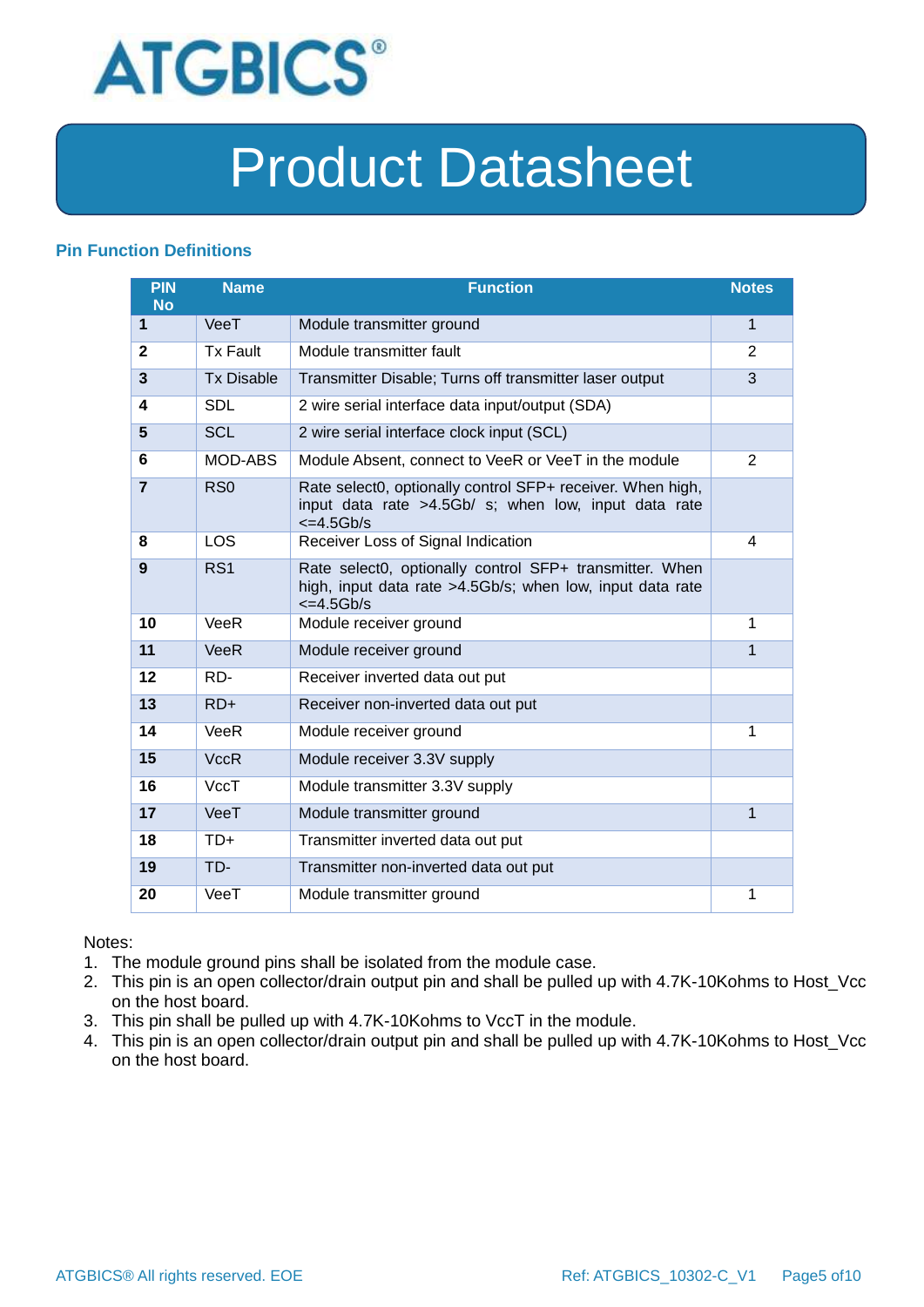

#### **SFP Module EEPROM Information and Management**

The SFP modules implement the 2-wire serial communication protocol as defined in the SFP -8472. The serial ID information of the SFP modules and Digital Diagnostic Monitor parameters can be accessed through the  $I^2C$  interface at address A0h and A2h. The memory is mapped in Table 1. Detailed ID information (A0h) is listed in Table 2. And the DDM specification at address A2h. For more details of the memory map and byte definitions, please refer to the SFF-8472, "Digital Diagnostic Monitoring Interface for Optical Transceivers". The DDM parameters have been internally calibrated.

#### Table 1- Digital Diagnostic Memory Map (Specific Data Field Descriptions)

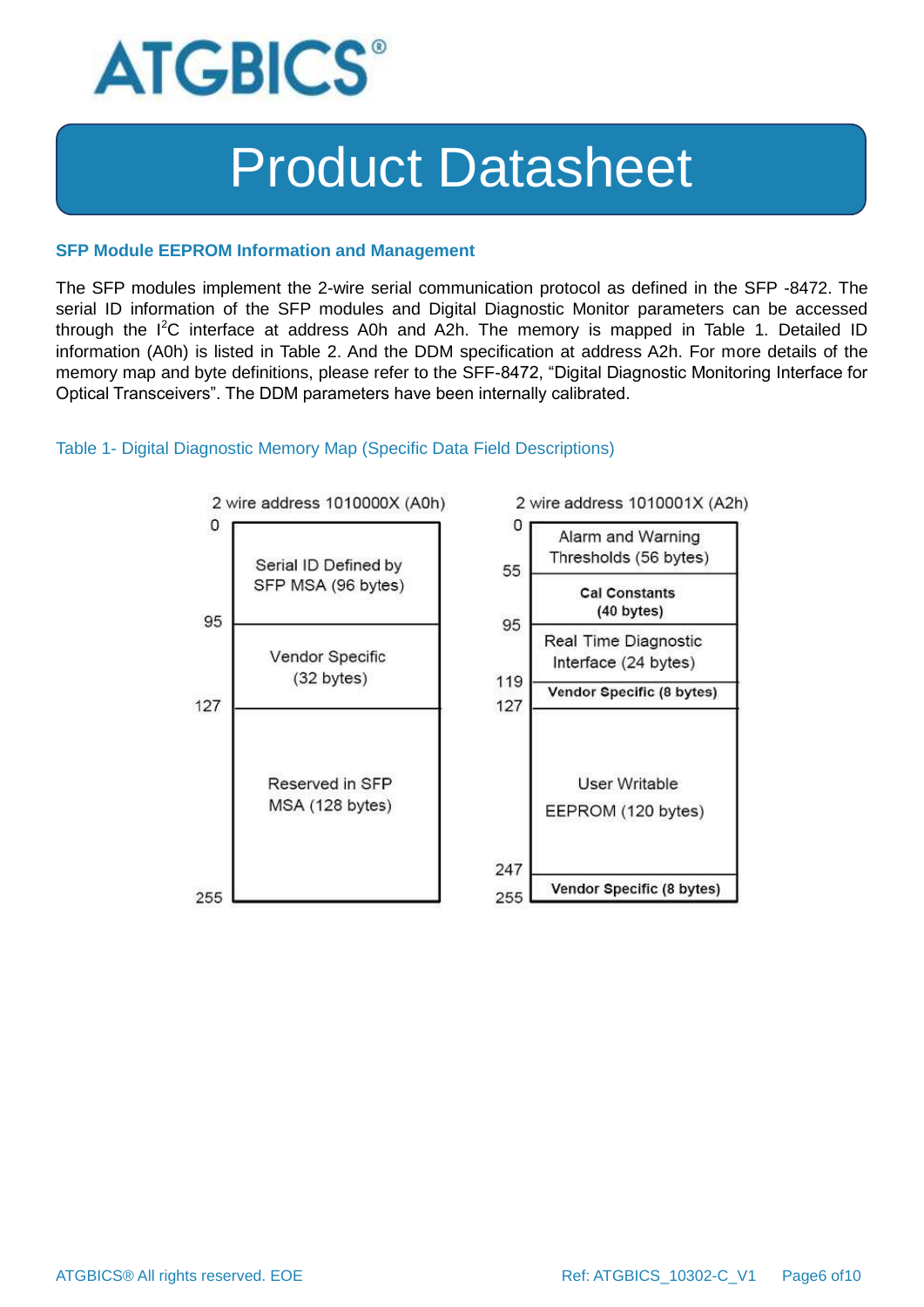

### Table 2 - EEPROM Serial ID Memory Contents (A0h)

| <b>Data</b><br><b>Address</b> | Length<br>(Byte)                 | <b>Name of</b><br>Length | <b>Description and Contents</b>                                                                                                      |
|-------------------------------|----------------------------------|--------------------------|--------------------------------------------------------------------------------------------------------------------------------------|
| <b>Base ID Fields</b>         |                                  |                          |                                                                                                                                      |
| 0                             | $\mathbf{1}$                     | Identifier               | Type of Serial transceiver (03h=SFP)                                                                                                 |
| $\mathbf{1}$                  | $\mathbf{1}$                     | Reserved                 | Extended identifier of type serial transceiver<br>(04h)                                                                              |
| $\mathbf{2}$                  | 1                                | Connector                | Code of optical connector type (07=LC)                                                                                               |
| $3 - 10$                      | 8                                | <b>Transceiver</b>       | 10G Base-LR                                                                                                                          |
| 11                            | 1                                | Encoding                 | 64B/66B                                                                                                                              |
| 12                            | $\mathbf{1}$                     | BR, Nominal              | Nominal baud rate, unit of 100Mbps                                                                                                   |
| $13 - 14$                     | $\overline{2}$                   | Reserved                 | (0000h)                                                                                                                              |
| 15                            | $\mathbf{1}$                     | Length(9um)              | Link length supported for 9/125um fiber, units of<br>100m                                                                            |
| 16                            | $\mathbf{1}$                     | Length(50um)             | Link length supported for 50/125um fiber, units<br>of 10m                                                                            |
| 17                            | $\mathbf{1}$                     | Length(62.5um)           | Link length supported for 62.5/125um fiber, units<br>of 10m                                                                          |
| 18                            | $\mathbf{1}$                     | Length(Copper)           | Link length supported for copper, units of meters                                                                                    |
| 19                            | $\mathbf{1}$                     | Reserved                 |                                                                                                                                      |
| 20-35                         | 16                               | <b>Vendor Name</b>       | SFP vendor name: ATGBICS                                                                                                             |
| 36                            | $\mathbf{1}$                     | Reserved                 |                                                                                                                                      |
| 37-39                         | 3                                | Vendor OUI               | SFP transceiver vendor OUI ID                                                                                                        |
| 40-55                         | 16                               | Vendor PN                | Part Number: "10302-C" (ASCII)                                                                                                       |
| 56-59                         | 4                                | Vendor rev               | Revision level for part number                                                                                                       |
| 60-62                         | 3                                | Reserved                 |                                                                                                                                      |
| 63                            | 1                                | <b>CCID</b>              | Least significant byte of sum of data in address<br>$0 - 62$                                                                         |
| <b>Extended ID Fields</b>     |                                  |                          |                                                                                                                                      |
| 64-65                         | 2                                | Option                   | Indicates<br>which<br><b>SFP</b><br>optical<br>signals<br>are<br>implemented<br>(001Ah = LOS, TX_FAULT, TX_DISABLE all<br>supported) |
| 66                            | $\mathbf{1}$                     | BR, max                  | Upper bit rate margin, units of %                                                                                                    |
| 67                            | 1                                | BR, min                  | Lower bit rate margin, units of %                                                                                                    |
| 68-83                         | 16                               | Vendor SN                | Serial number (ASCII)                                                                                                                |
| 84-91                         | 8                                | Date code                | OEM's Manufacturing date code                                                                                                        |
| 92-94                         | 3                                | Reserved                 |                                                                                                                                      |
| 95                            | 1                                | <b>CCEX</b>              | for<br>the<br>Fields<br>Check<br>code<br>extended<br>ID<br>(addresses 64 to 94)                                                      |
|                               | <b>Vendor Specific ID Fields</b> |                          |                                                                                                                                      |
| 96-127                        | 32                               | Readable                 | OEM specific date, read only                                                                                                         |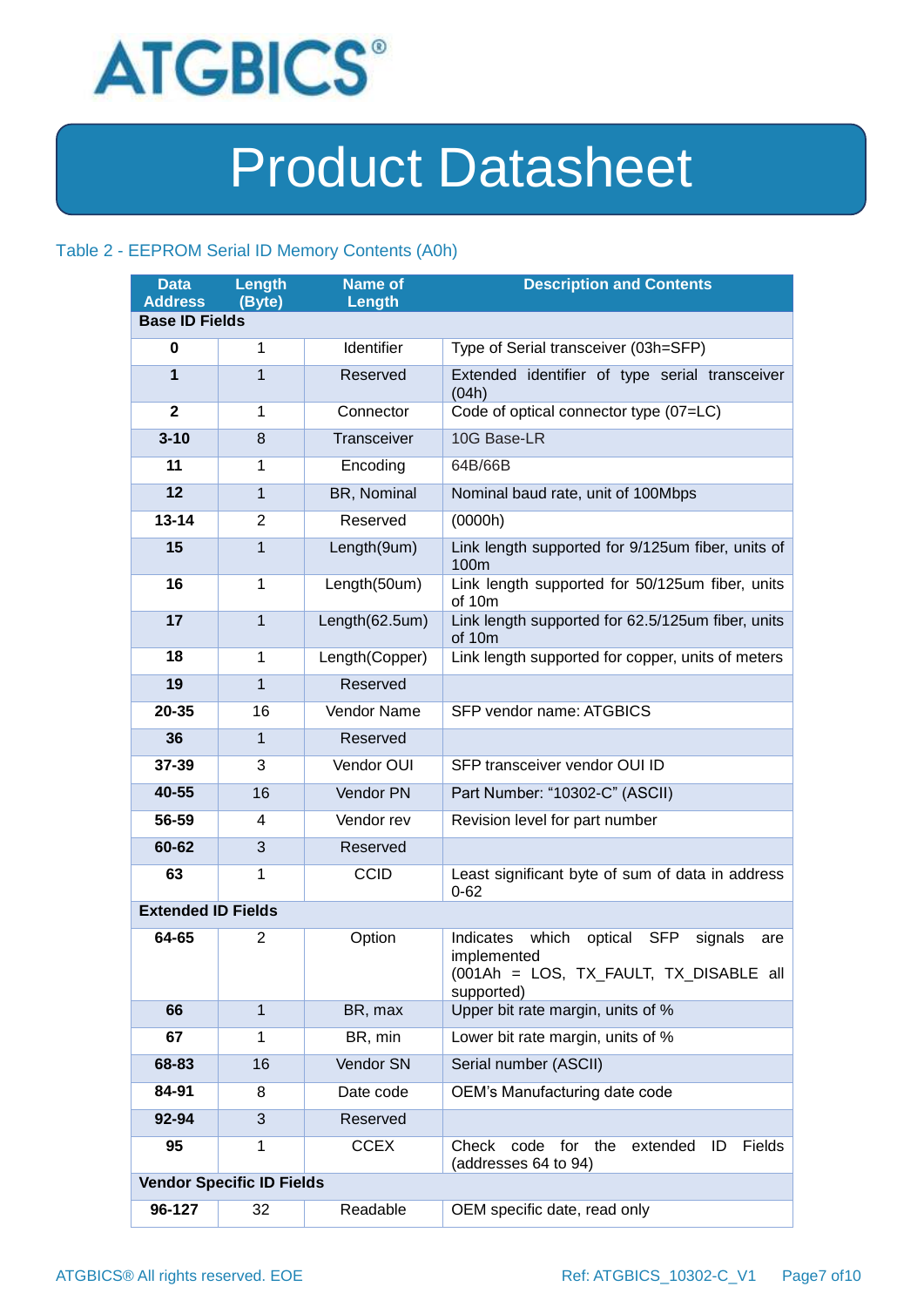

| $128 - 255$ | 128 | Reserved | Reserved for SFF-8079 |
|-------------|-----|----------|-----------------------|

### **Digital Diagnostic Monitor Characteristics**

| <b>Data</b><br><b>Address</b> | <b>Parameter</b>                        | <b>Accuracy</b> | <b>Unit</b>     |
|-------------------------------|-----------------------------------------|-----------------|-----------------|
| 96-97                         | <b>Transceiver Internal Temperature</b> | ±3.0            | $^{\circ}C$     |
| 98-99                         | <b>VCC3</b> Internal Supply Voltage     | ±3.0            | $\%$            |
| 100-101                       | <b>Laser Bias Current</b>               | ±10             | $\%$            |
| 102-103                       | <b>Tx Output Power</b>                  | ±3.0            | dBm             |
| 104-105                       | <b>Rx Input Power</b>                   | ±3.0            | d <sub>Bm</sub> |

#### **Regulatory Compliance**

The AT-SP10LR complies with international Electromagnetic Compatibility (EMC) and international safety requirements and standards (see details in Table following).

| Electrostatic Discharge<br>(ESD) to the Electrical Pins                                             | MIL-STD-883E<br>Method 3015.7                                             | Class 1(>1000 V)                                        |
|-----------------------------------------------------------------------------------------------------|---------------------------------------------------------------------------|---------------------------------------------------------|
| <b>Electrostatic</b><br><b>Discharge</b><br>(ESD)<br>LC<br><b>Duplex</b><br>the<br>tο<br>Receptacle | IEC 61000-4-2<br>GR-1089-CORE                                             | Compatible with standards                               |
| Electromagnetic<br>Interference (EMI)                                                               | FCC Part 15 Class B<br>EN55022 Class B (CISPR 22B)<br><b>VCCI Class B</b> | Compatible with standards                               |
| Laser Eye Safety                                                                                    | 21CFR<br>1040.10<br>FDA.<br>and<br>1040.11<br>EN60950, EN (IEC) 60825-1,2 | Compatible<br><b>Class</b><br>with<br>laser<br>product. |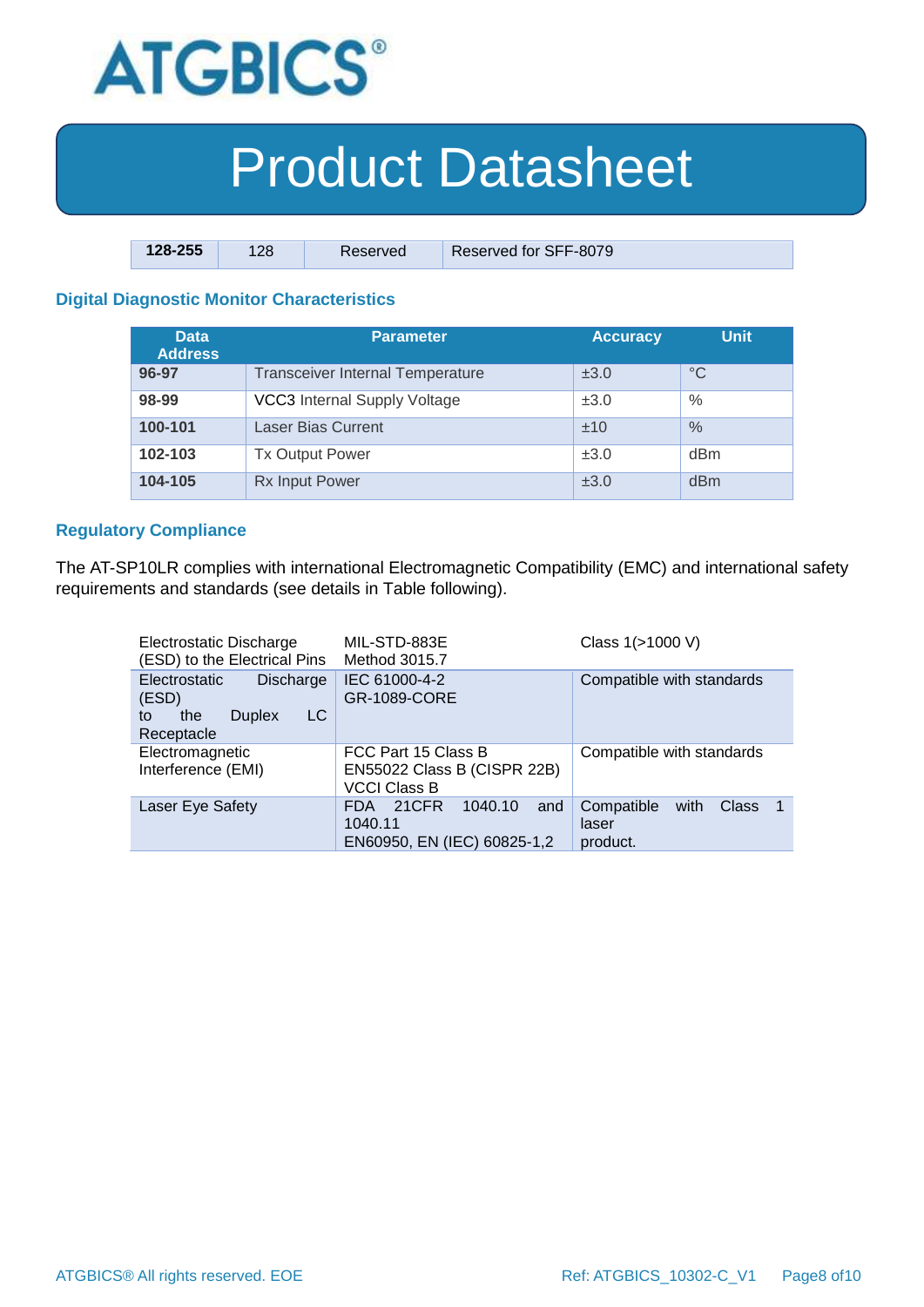

#### **Recommended Circuit**



#### **Recommended Host Board Power Supply Circuit**



#### **Recommended High-speed Interface Circuit**